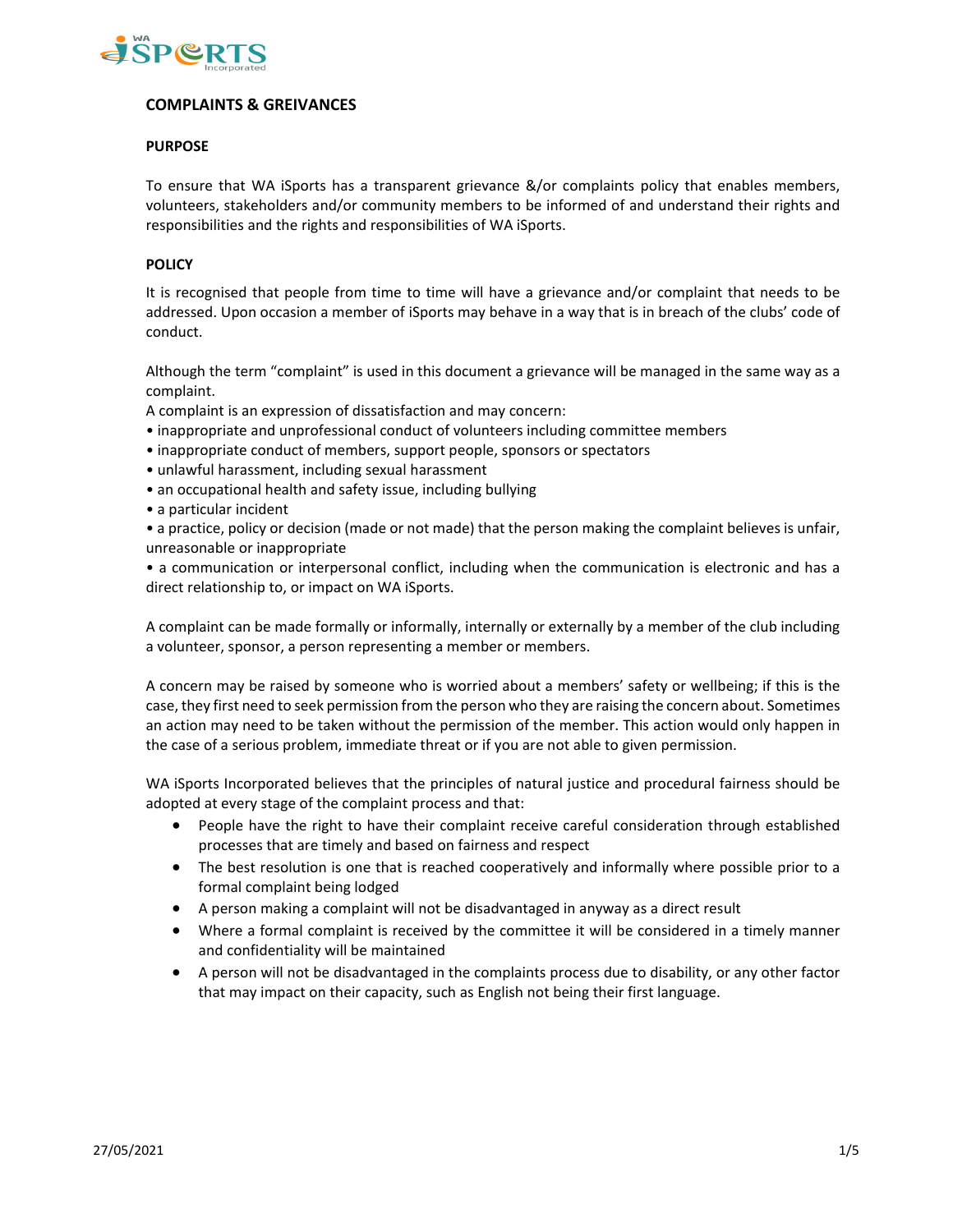#### **PROCEDURE**

#### **You are encouraged to resolve the issue informally before progressing to lodge a formal complaint**

- 1. Speak directly to the person who you have an issue with (you may like to have someone assist you with having this conversation). If you are the person being spoken to you may wish to have someone with you to help or support. At this meeting discuss and agree upon possible solutions.
- 2. If the issue is not resolved within 7 days and you do not wish to lodge a formal complaint you can ask the Chairperson to appoint a committee member to assist you to resolve the issue. This person will organise a meeting with you and, if appropriate the person you have a grievance with.
- 3. If the informal resolution process does not resolve the issue the formal complaints process will be followed.

## **Formal Complaint Procedure**

A formal compliant must be recorded in writing and given to a member of the committee. The person making the complaint may have another person write on their behalf, if they do not have someone to write the compliant a mutually agreed upon adult person will write the compliant for them.

The formal complaint must include the following information:

- a. the parties' names to the dispute; and
- b. the matters that are the subject of the dispute

The compliant will be recorded on the complaints register and the receipt of the complaint will be acknowledged in writing.

## **Complaint Resolution Procedure**

Once a formal complaint is received, the person receiving the complaint will forward it to the Chairperson. Within 7 working days of receiving the complaint the Chairperson will investigate (or delegate that responsibility to another committee member). Following the investigation, the Chairperson will convene a meeting with a minimum of 3 committee members to discuss the compliant and findings of the investigation. This process must be completed within 10 days from when the complaint was received.

Should the complaint be against the Chairperson and/or a policy or procedure of the club, the investigation will be outsourced to a mutually agreed upon third party. If the complaint concerns a committee member or if a committee member has been involved in any aspect of the complaint, that committee member will not be involved in the resolution of the complaint.

The person making the complaint can request a mediator be appointed, in this case the committee will not determine the outcome of the dispute.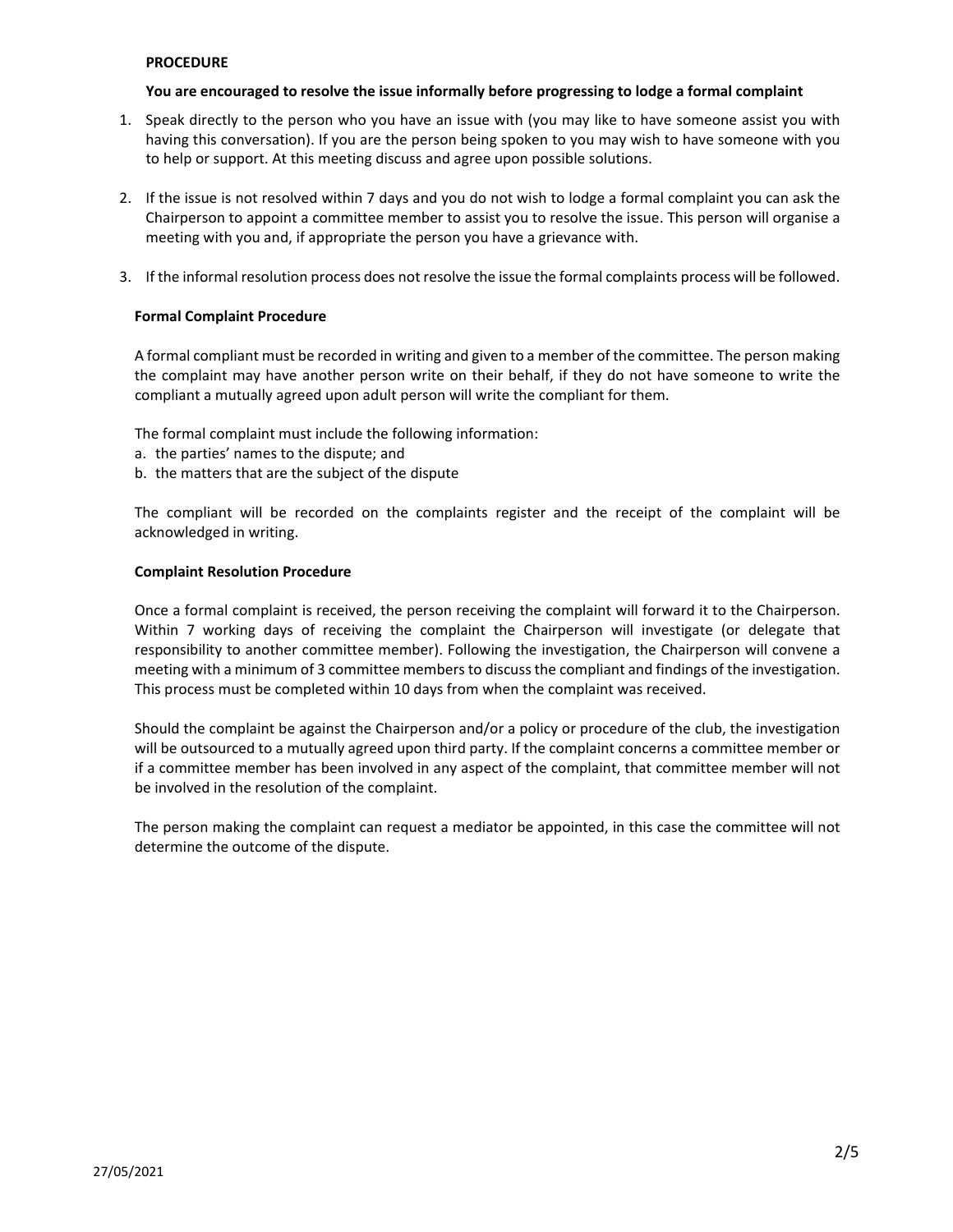# **Attachment Reporting form**

## **Record of complaint**

| <b>Name of person receiving</b><br>complaint           |                                                                                    |                      | Date:                       |                 |  |
|--------------------------------------------------------|------------------------------------------------------------------------------------|----------------------|-----------------------------|-----------------|--|
| <b>Complainant's name</b>                              |                                                                                    |                      |                             | $\Box$ Over 18  |  |
|                                                        |                                                                                    |                      |                             | $\Box$ Under 18 |  |
| <b>Complainant's contact details</b>                   | Phone:<br>Email:                                                                   |                      |                             |                 |  |
| <b>Complainant's role/position in</b>                  | Ш<br>$\Box$ Administrator (volunteer)<br>$\Box$ Parent<br>Н<br>Athlete/player<br>н |                      | Coach/Assistant Coach       |                 |  |
| club                                                   |                                                                                    |                      | Support personnel           |                 |  |
|                                                        |                                                                                    |                      |                             | Employee (paid) |  |
|                                                        | Spectator                                                                          |                      | $\Box$                      |                 |  |
| Name of person or party being                          | $\Box$ Over 18                                                                     |                      |                             |                 |  |
| complained about                                       | $\Box$ Under 18                                                                    |                      |                             |                 |  |
| Person complained about role or                        | $\Box$ Administrator (volunteer)                                                   |                      | □ Coach/Assistant Coach     |                 |  |
| association with the club                              | $\Box$ Parent                                                                      |                      | Support personnel<br>$\Box$ |                 |  |
|                                                        | Athlete/player                                                                     |                      | $\Box$ Employee (paid)      |                 |  |
|                                                        | Spectator                                                                          |                      | Ш                           |                 |  |
| <b>Location/event of issue</b>                         |                                                                                    |                      |                             |                 |  |
|                                                        |                                                                                    |                      |                             |                 |  |
| <b>Description of issue</b>                            |                                                                                    |                      |                             |                 |  |
|                                                        |                                                                                    |                      |                             |                 |  |
|                                                        |                                                                                    |                      |                             |                 |  |
|                                                        |                                                                                    |                      |                             |                 |  |
|                                                        |                                                                                    |                      |                             |                 |  |
| <b>Nature of complaint</b><br>(category/basis/grounds) | Harassment                                                                         | Verbal abuse<br>H    |                             | Disability<br>ш |  |
|                                                        | Discrimination                                                                     | $\Box$ Race          |                             | Victimisation   |  |
| (you can tick more than one box)                       | Sexual/sexist                                                                      | <b>Bullying</b><br>ш |                             | Pregnancy<br>Ш  |  |
|                                                        | Selection dispute                                                                  | Physical abuse       |                             | Unfair decision |  |
|                                                        | Coaching methods                                                                   | Religion<br>$\Box$   |                             |                 |  |
|                                                        | Sexuality                                                                          |                      |                             |                 |  |
|                                                        | $\Box$ Other: $\_\_$                                                               |                      |                             |                 |  |
|                                                        |                                                                                    |                      |                             |                 |  |